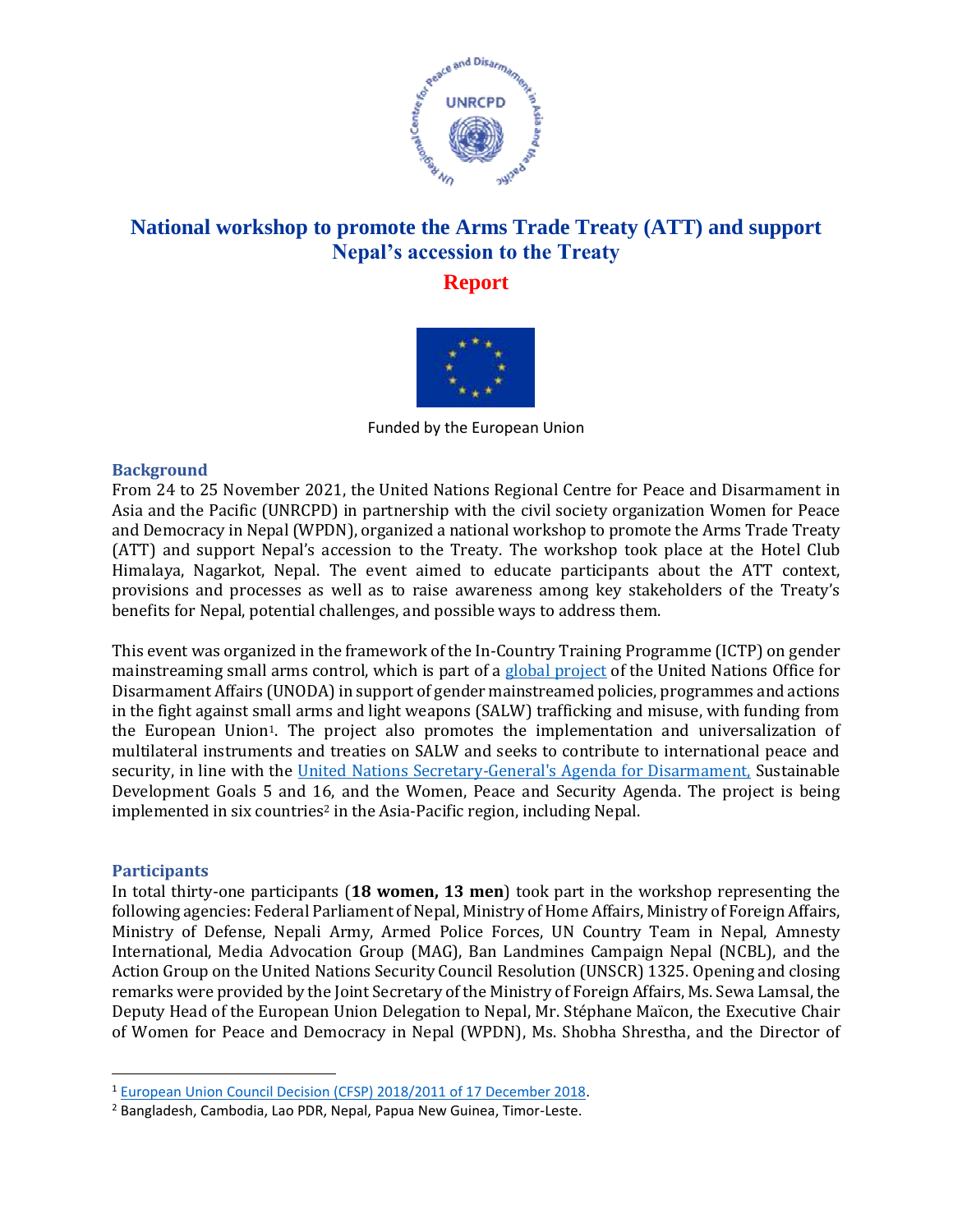UNRCPD, Dr. Yuriy Kryvonos. Experts and panelists included: Dr. Yuriy Kryvonos (UNRCPD), Dr. Paul Holtom, (the United Nations Institute for Disarmament Research- UNIDIR), Ms. Elli Kytomaki (Legal expert), Ms. Shobha Shrestha (WPDN), Ms. Karin Olofsson (The Parliamentary Forum on Small Arms and Light Weapons – PFSALW), and Ms. Ida Scarpino (UNRCPD).

# **Workshop Methodology**

The workshop consisted of thematic presentations by the experts, question and answer segments and targeted presentations by the participants on national issues.

# **Summary of the Presentations and Main Discussions**

- Introductory presentations focused on the process of The Arms Trade Treaty (ATT), which aims to reduce human suffering caused by illegal and irresponsible arms transfers, improve regional security and stability, as well as to promote accountability and transparency by state parties concerning transfers of conventional arms, from small arms to battle tanks, combat aircraft and warships.
- UNIDIR provided the audience with an overview of the seven years of the ATT's implementation, highlighting achievements and challenges. Among the achievements, was the increasing number of State Parties (110), the establishment of the ATT Secretariat and assistance mechanisms for states, and the strengthening of the national arms control system. Challenges remain with regard to the universalization of the Treaty: not all major exporters of conventional arms are state parties, nor major importers. Across the Asia-Pacific region there are sixteen states who are state parties and fourteen who are signatories<sup>3</sup>. While these numbers are relatively low compared to other regions, China's accession in 2020, gives hope for future positive trends in the region. Finally, states parties have not been consistent with national report submissions, which are essential to promote cooperation, transparency and responsible arms trade.
- UNIDIR also presented perspectives moving forward, such as the upcoming Eighth Conference of State Parties (which will take place in Geneva under the presidency of Germany from 22 to 26 August 2022), and the ATT Secretariat's initiatives to support states with the accession and implementation of the Treaty thanks to the support from the European Union<sup>4</sup>. These include capacity building for national points of contact, the establishment of an expert roster for advice and training, and the development of a database to match needs with resources.
- Within the objective to promote the discussion around the national gains from joining the ATT, UNRCPD presented a set of reasons for joining the ATT. The Treaty is an important step forward for the maintenance of international and regional peace and security, as it binds its States Parties to common standards for the regulation of the cross-border movements of conventional arms and ammunition. The Treaty is seen as an indicator of a country's commitment to conduct its affairs in a transparent, responsible and accountable manner. This way, the ATT allows transparent and positive considerations for arms export requests. Finally, joining the Treaty will facilitate the access of state parties to several multilateral cooperation and funding mechanisms for strengthening their national arms control system.
- More in-depth presentations provided by UNIDIR, UNRCPD and the legal expert, reviewed in detail the ATT commitments and processes. One starting point for the discussions was to present the requirements or recommended actions that all States should adopt when

<sup>&</sup>lt;sup>3</sup> See <u>[Status of ATT Participation](https://www.thearmstradetreaty.org/treaty-status.html?templateId=209883)</u>

<sup>4</sup> [Council Decision \(CFSP\) 2021/649](https://op.europa.eu/en/publication-detail/-/publication/862be9b0-a181-11eb-b85c-01aa75ed71a1/language-en/format-PDF)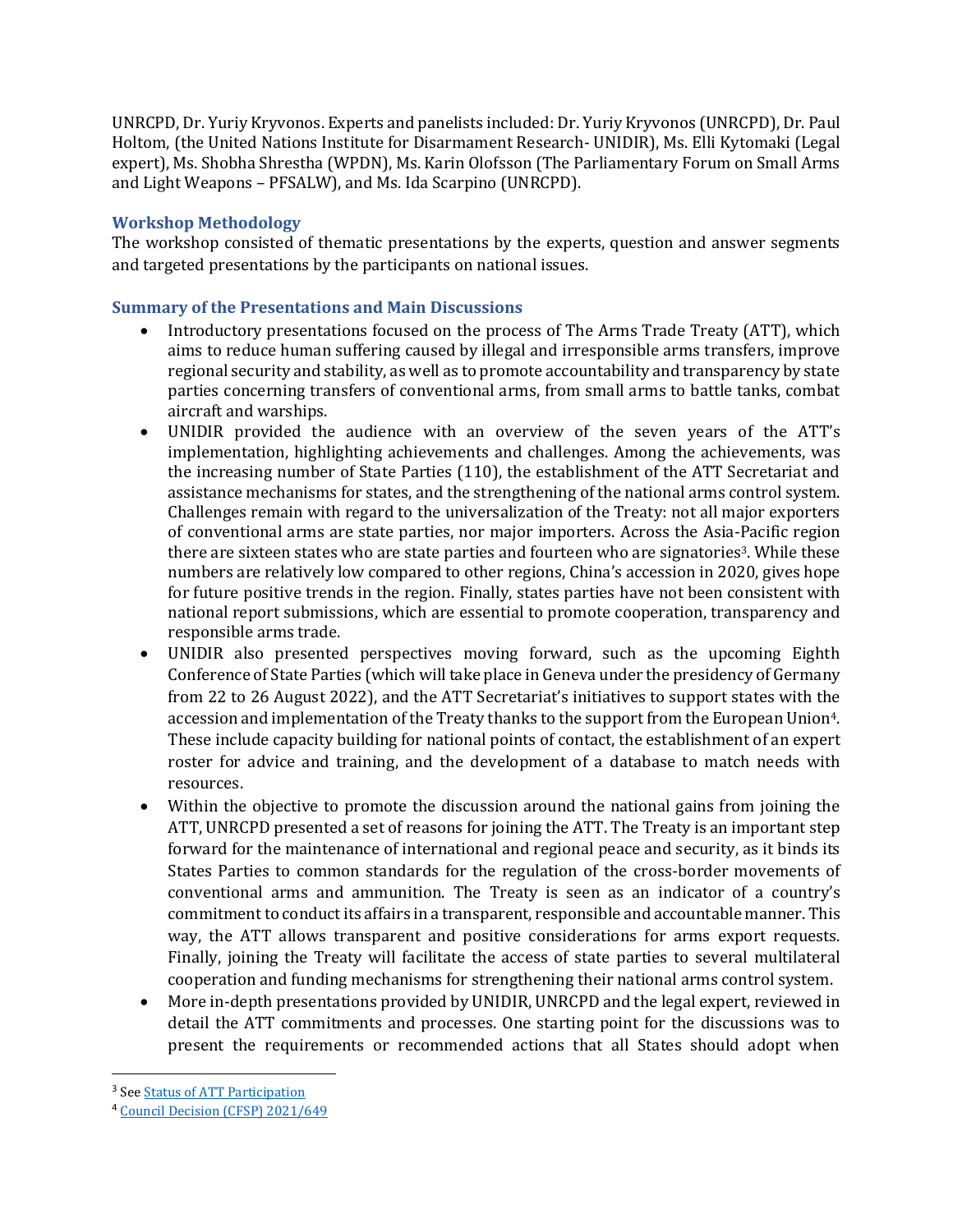considering joining the ATT from necessary legislative structures. For example, the establishment of a national control list on conventional arms.

- The ATT requires all states-parties to adopt basic regulations and approval processes to regulate the flow of weapons across international borders, establishes common international standards that must be met before arms exports are authorized, and requires annual reporting of imports and exports to the treaty secretariat. Experts clarified that the Treaty does not impact a state's domestic gun control laws or other firearm ownership policies, nor places restrictions on the types or quantities of arms that may be bought, sold or possessed by states. The implementation of the ATT remains a national prerogative.
- As an exercise to promote wider information-sharing, participants answered questions about Nepal's legislation on arms and implications for becoming a state party to the ATT. In particular, participants addressed current strengths and challenges and discussed possible good practices in moving forward towards Nepal's ratification of the Treaty. As a peace-loving nation, it was noted that Nepal already has several quality legislative acts and regulations in place to control the illicit flows and misuse of weapons. Inter-ministerial co-operation and in some cases a lack of knowledge and the need for materials in local language were noted to be among the main challenges to be faced on the road towards ratification. Participants highlighted the need to develop a joint roadmap and increased political will to join the Treaty in a timely manner.
- Some challenges were also noted to relate to the multiple reporting requirements relevant to Nepal in its arms control commitments. As commonly mentioned in other countries, these different tasks require inter-departmental cooperation, sometimes with quite tight deadlines. However, as the presenters demonstrated, once the basic information is gathered and for instance the first reports submitted, it is often enough just to provide updates and combine reporting tasks of say, the UN [Programme of Action to Prevent, Combat and](https://www.un.org/disarmament/convarms/salw/programme-of-action/)  [Eradicate the Illicit Trade in Small Arms and Light Weapons in All Its Aspects \(PoA\),](https://www.un.org/disarmament/convarms/salw/programme-of-action/) [the](https://www.unodc.org/unodc/en/firearms-protocol/the-firearms-protocol.html)  [Protocol against the Illicit Manufacturing of and Trafficking in Firearms, their Parts and](https://www.unodc.org/unodc/en/firearms-protocol/the-firearms-protocol.html)  [Components and Ammunition \(Firearms Protocol\)](https://www.unodc.org/unodc/en/firearms-protocol/the-firearms-protocol.html) (PoA)[, UN Register of Conventional Arms](https://www.unroca.org/) (UNROCA) and the ATT, saving significant efforts. In this regard, UNRCPD and UNIDIR reiterated their support and offered to provide technical assistance with national reporting under the different frameworks.
- A few sessions also focused on the synergies of the Treaty with other global instruments on small arms control such as the UN PoA, the Firearms Protocol, as well as its convergences with global agendas, such as the Sustainable Development Goals, and Women, Peace and Security.
- The ATT recognizes the link with sustainable development in both its preambular paragraphs and in the operative articles.
- The Women Peace and Security agenda and arms control and disarmament have become increasingly connected within international norms and agreements. The ATT is a prime example: it is the first legally binding instrument to recognize the link between gender-based violence and the international arms trade (Article 7.4).
- WPDN provided an overview of the scale and the impact of small arms proliferation and armed violence, and its gendered implications, with a focus on the increasing rate of violence against women (VAW).
- Coinciding with the launch of the "16 Days of Activism against Gender Based Violence (GBV) Campaign", the workshop raised awareness of the ATT's compliance with gender-responsive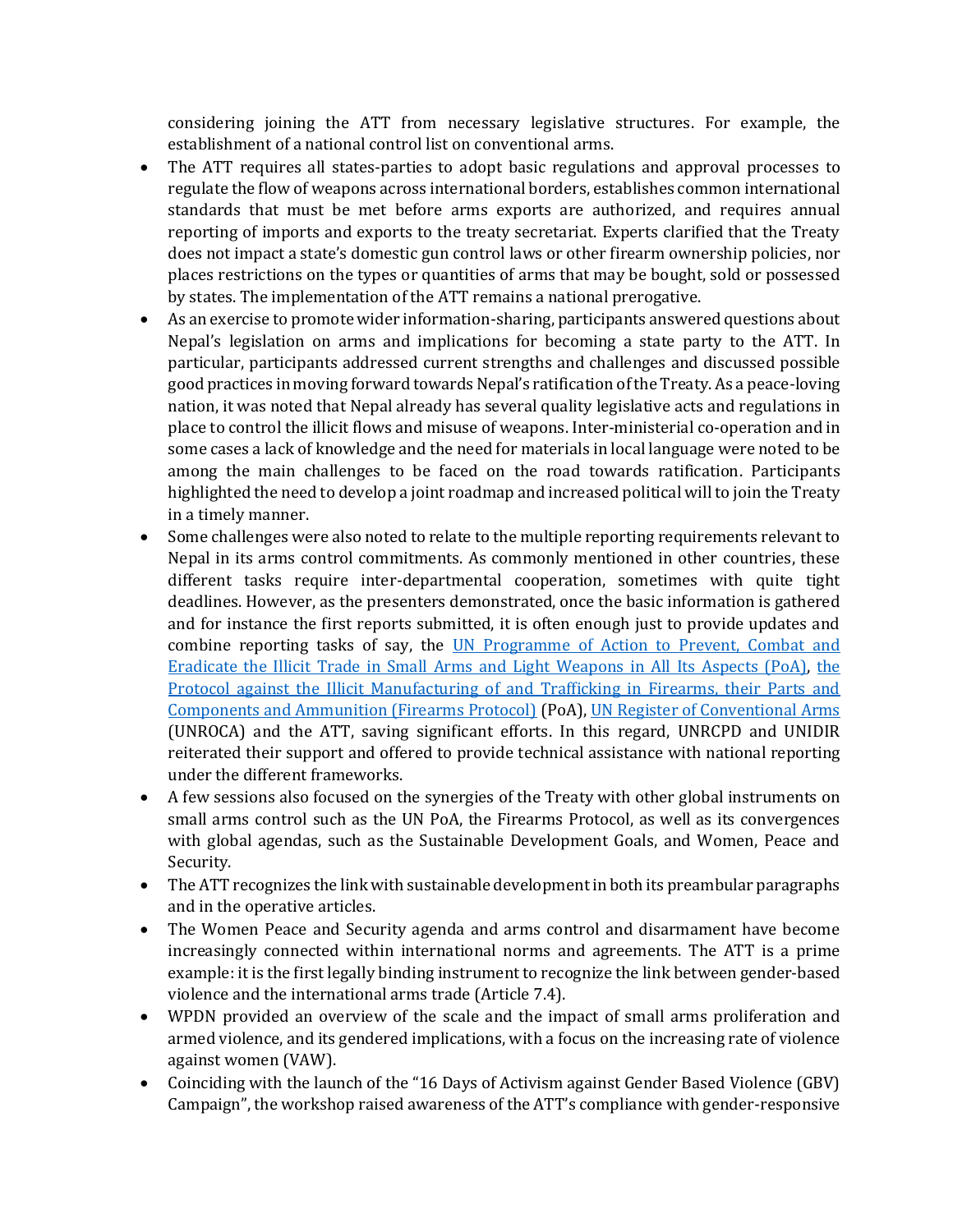control of SALW and ammunition and showed the Treaty as an effective instrument tackling armed GBV.

- The ATT requires states parties to consider the risk of small arms being used to commit or facilitate serious acts of VAW before authorizing their export. This is a landmark recognition as acts of violence against women and children are often facilitated by the irresponsible and unregulated transfer of arms. Article 7.4 is an operative part of the treaty. If implemented robustly, it will have a real impact on the arms trade, save lives and reduce gender-based violence.
- The PFSALW highlighted the instrumental role of Member of Parliaments (MPs), and civil society in advocating for universalization and monitoring the implementation of international treaties, including the ATT. MPs and civil society have different mandates but complementary roles. Parliamentarians are essential for the universalization and national implementation of international arms control instruments such as the ATT, given their legislative, oversight and awareness-raising roles (for example drafting of bills, organizing dialogue initiatives, hearings, shadow reports & budgets). Civil Society Organizations (CSOs) provide an independent analysis of issues related to arms control and armed violence while advocating and providing access to knowledge that is sometimes lacking on behalf of governments and parliaments. Women's rights organizations/CSOs are instrumental in providing MPs with support and knowledge on the impact of armed violence on women and in drafting effective strategies to address these issues in policy making.
- The PFSALW presented examples of joint engagement between MPs and CSOs, including efforts related to the accession and implementation of the ATT worldwide and provided the audience with useful information and contact details to become a member of the Forum and stay engaged.

# **Main Outcomes**

- The feedback collected at the end of the workshop indicated that participants overall found the workshop relevant and useful for their daily work activities. Participants highlighted that their knowledge of the ATT and its linkages with key global agendas was strengthened.
- The workshop brought together national governmental agencies, parliamentarians, and civil society representatives, with different responsibilities regarding arms trade and implementation of converging agendas, thus facilitating connections and increasing the understanding of the need for coordination and diversified partnerships.
- Through the presentations and lively discussions among the participants and the international experts, many issues were clarified and new cooperation channels were identified.
- UNRCPD emphasized the commitments that the government made under global instruments such as the UN PoA and presented mechanisms to assist member states with the implementation of global agreements on conventional arms control and practical tools such as the [Modular Small-arms-control Implementation](https://www.un.org/disarmament/convarms/mosaic/) Compendium (MOSAIC). These were seen as valuable ways to support Nepal in its current arms control commitments and when developing new initiatives.
- Participants received information on existing cooperation and funding mechanisms to access and implement the ATT such as, the [Voluntary Trust Funds,](https://thearmstradetreaty.org/voluntary.html) the [Sponsorship Programme](https://thearmstradetreaty.org/sponsorship-programme.html?templateId=1263166) to facilitate the participation of State representatives in ATT meetings, the UN Trust Facility [Supporting Cooperation on Arms Regulation \(UNSCAR\),](https://www.un.org/disarmament/unscar/) as well as available tools and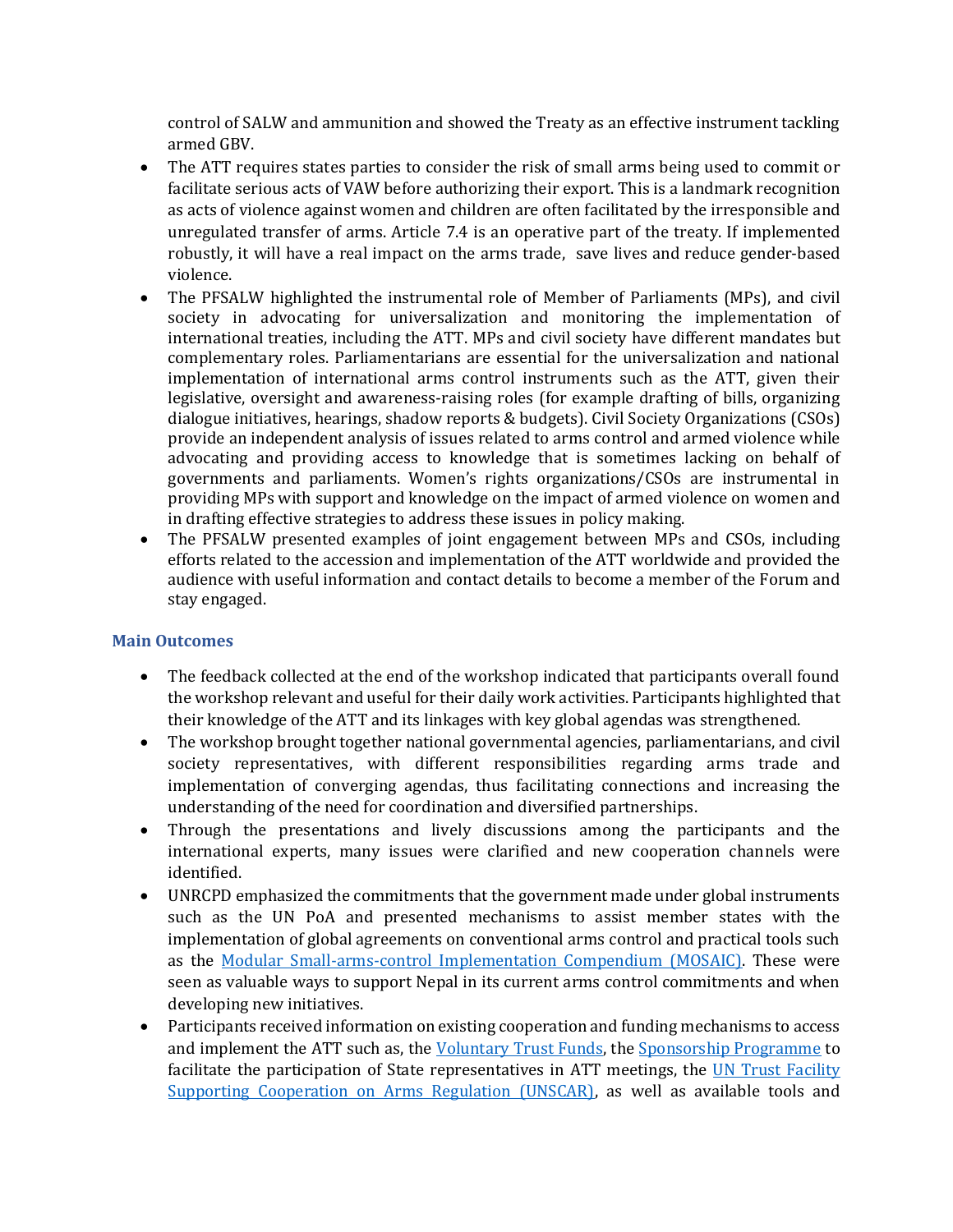guidelines [\(Working Group on Effective Treaty Implementation](https://thearmstradetreaty.org/tools-and-guidelines.html) – WGETI; [Implementation](https://www.un.org/disarmament/convarms/arms-trade-treaty-2/)  [Toolkit\)](https://www.un.org/disarmament/convarms/arms-trade-treaty-2/).

- Many participants highlighted their willingness to stay informed about UNRCPD activities in the future and were open to discuss possible assistance available regionally and internationally to support Nepal in its efforts to increase human security and arms control.
- A further follow-up workshop with relevant government officials, as well as a specialized workshop for parliamentarians from relevant committees was discussed. Translation of relevant documentation to Nepali can facilitate momentum among government, MPs and civil society on the importance of the accession to the Treaty. Communication materials on the advantages to join the Treaty would also be useful.
- The workshop also served as the platform to raise awareness of the importance for Nepal to accelerate the validation of the National Action Plan on UNSCR 1325 and 1820 - Phase II, which is currently under the second review by the Cabinet, and to promote its implementation in synergy with the SALW control agenda. The linkages between the WPS and SALW control agendas will be further explored in the context of the upcoming national training on gender mainstreaming small arms control, scheduled for 6-8 April 2022, in Nagarkot. The training will be organized as part of the second activity of the EU-funded project on gender and small arms control.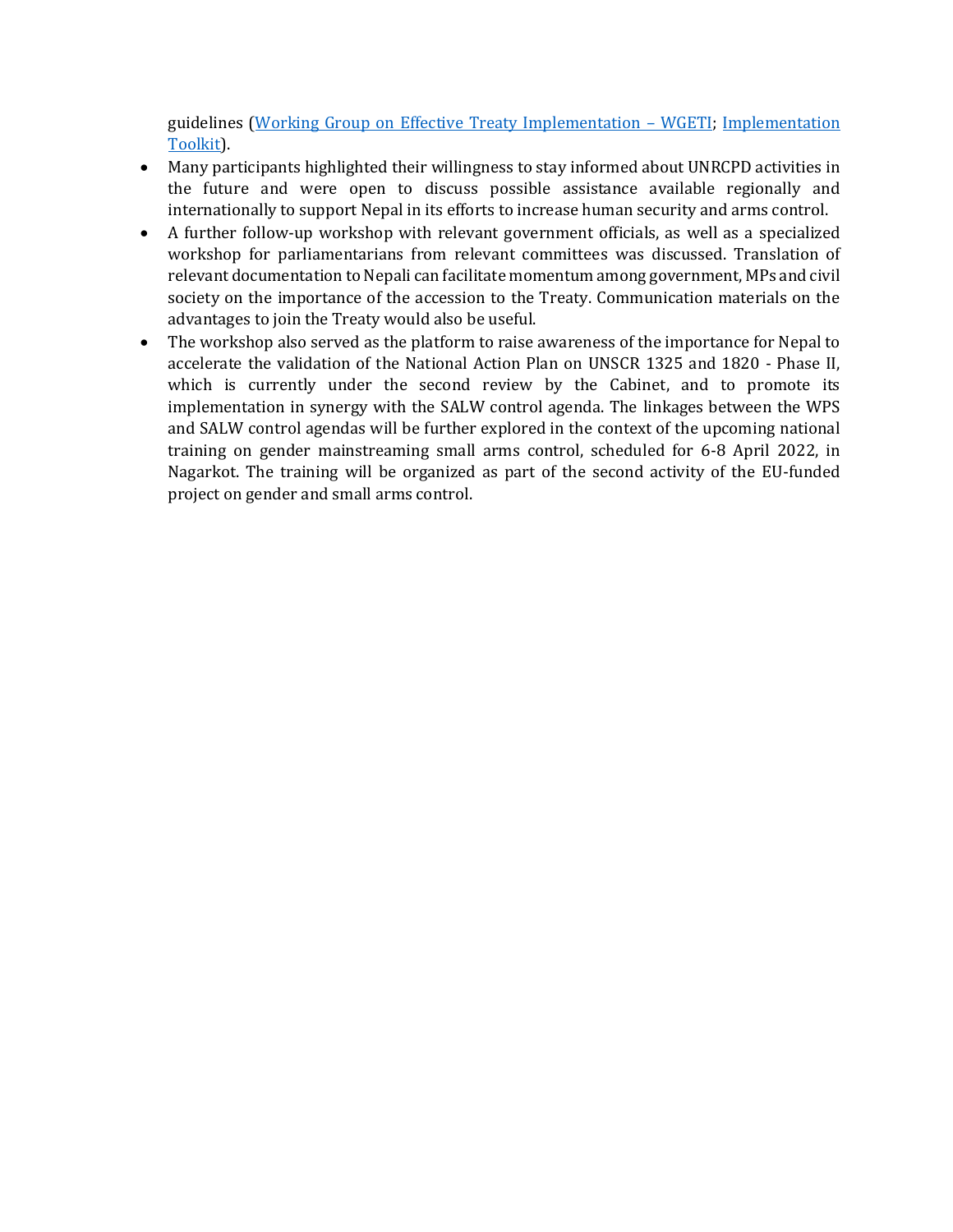

# **ANNEX I – List of Participants & Contacts**

| S.N                                       | <b>Name</b>                          | <b>Position</b>                                         | <b>Department / Organization</b>                 | <b>Email</b>              | <b>Phone</b>                     |  |  |  |
|-------------------------------------------|--------------------------------------|---------------------------------------------------------|--------------------------------------------------|---------------------------|----------------------------------|--|--|--|
| <b>Parliamentarians &amp; Politicians</b> |                                      |                                                         |                                                  |                           |                                  |  |  |  |
|                                           | Hon. Anil Kumar Jha                  | <b>Member of Parliament</b>                             | <b>Representing Rautahat-1</b><br>constituency   | anilkjha@gmail.com        |                                  |  |  |  |
| $\mathfrak{2}$                            | Hon. Amrita Thapa                    | Member of Parliament                                    | Women Wing of the Nepal<br>Communist Party (NCP) | athapamagar2007@gmail.com |                                  |  |  |  |
| $\overline{4}$                            | Hon. Dimple Jha                      | Member of Parliament                                    |                                                  | dimpalkiha@gmail.com      | 9841990334                       |  |  |  |
| 5                                         | Punam Jha Maitali                    | Politician                                              | Loktantrik Samajwadi Party<br>Nepal              |                           | 9804864977                       |  |  |  |
| <b>Security &amp; Defense Forces</b>      |                                      |                                                         |                                                  |                           |                                  |  |  |  |
| 6                                         | <b>JEEBAN PRASAD</b><br><b>DAHAL</b> | <b>Brigadier General</b>                                | Nepali Army                                      | jeebandahal@yahoo.com     | 9860237769                       |  |  |  |
| $\overline{7}$                            | Rajani Thapa                         | Deputy Superintendent<br>(DYSP)<br>Head, Gender Section | <b>Armed Police Forces</b>                       | apf.rajani@yahoo.com      | 9851107075                       |  |  |  |
| <b>Civil Society</b>                      |                                      |                                                         |                                                  |                           |                                  |  |  |  |
| 8                                         | Purna Shova Chitrakar                | Coordinator                                             | <b>Ban Landmines Campaign</b><br>Nepal (NCBL)    | purnashova@gmail.com      | 9851003622 (M)<br>$14275213$ (o) |  |  |  |
| 9                                         | <b>Bikram Dhukuchu</b>               | Chairperson                                             | <b>Amnesty International</b>                     | bikram@amnesty.org.np     |                                  |  |  |  |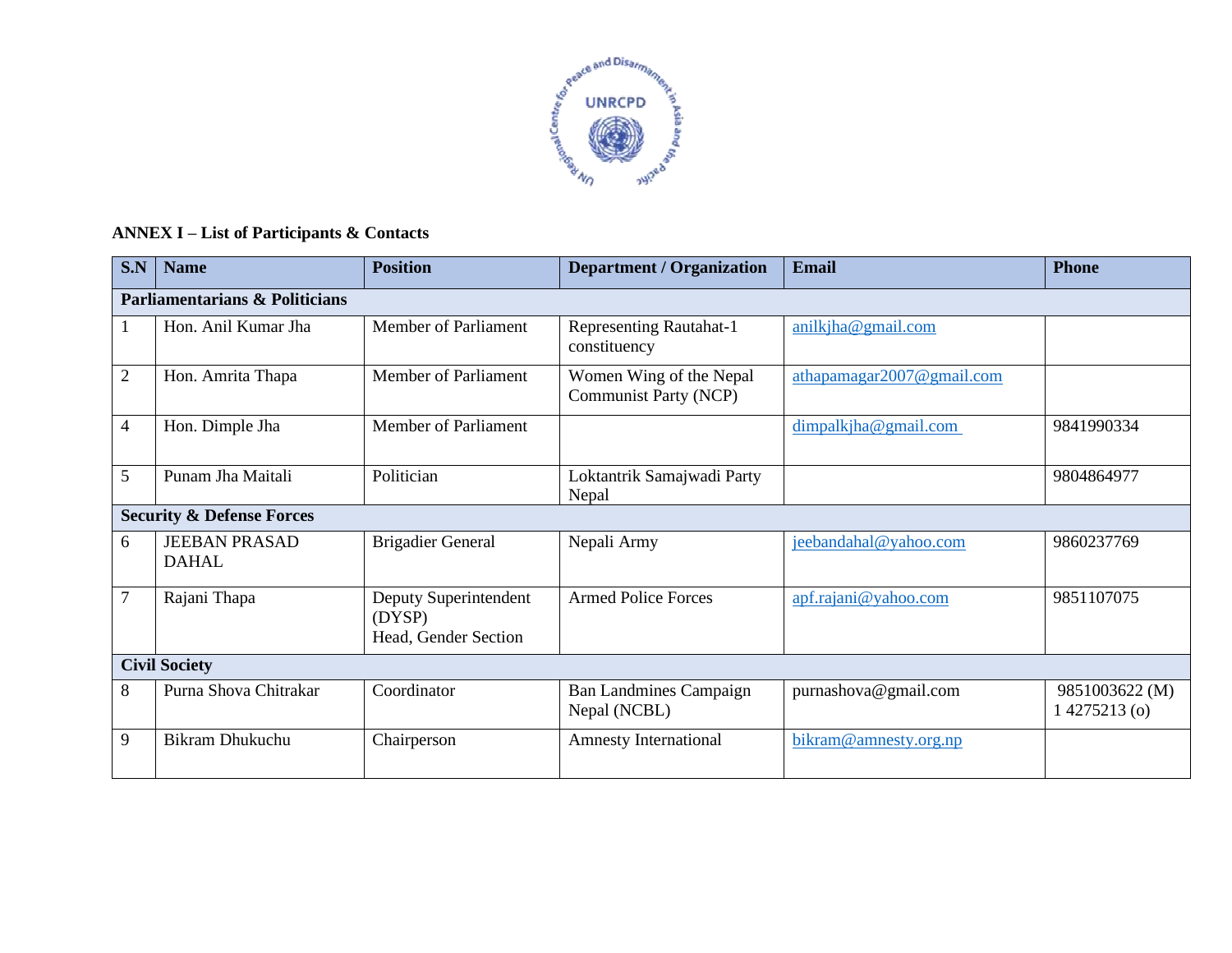| 10                               | <b>Babita Basnet</b>         | <b>Executive Director</b>                    | Media Advocacy Group<br>(MAG)                                           | basnetbabita7@hotmail.com      | 9851075373            |  |  |  |
|----------------------------------|------------------------------|----------------------------------------------|-------------------------------------------------------------------------|--------------------------------|-----------------------|--|--|--|
| 11                               | Pinky Singh Rana             | Chairperson and Founder                      | PSR Research and<br>Consultancies; Saathi - 1325<br><b>Action Group</b> | pinky_s_rana@hotmail.com       | 9841 201897           |  |  |  |
| <b>Government</b>                |                              |                                              |                                                                         |                                |                       |  |  |  |
| 12                               | Sewa Lamsal                  | Joint Secretary                              | Ministry of Foreign Affairs                                             | sewa.lamsal@mofa.gov.np        |                       |  |  |  |
| 13                               | Yagya Joshi                  | <b>Section Officer</b>                       | Ministry of Home Affairs                                                | yagyarajmoha11@gmail.com       | 9851310597            |  |  |  |
| 14                               | Kalpana Archaya              | <b>Under Secretary</b>                       | Ministry of Defense                                                     | kacharya80@gmail.com           | 9841359824            |  |  |  |
| <b>Diplomatic Representation</b> |                              |                                              |                                                                         |                                |                       |  |  |  |
| 15                               | Stéphane Maicon              | Deputy Head of<br>Delegation                 | European Delegation to<br>Nepal                                         | Stephane.Maicon@eeas.europa.eu | 1 4429445,<br>4429446 |  |  |  |
| <b>UN Agencies</b>               |                              |                                              |                                                                         |                                |                       |  |  |  |
| 16                               | Adrian Morrice               | Sustainable Peace and<br>Development Advisor | <b>UNRCO</b>                                                            | 7uriy7.morrice@un.org          | 985-1128014           |  |  |  |
|                                  | <b>International Experts</b> |                                              |                                                                         |                                |                       |  |  |  |
| 17                               | Paul Holtom                  | Head of the Conventional<br>Arms Programme   | <b>UNIDIR</b>                                                           | paul.holtom@un.org             | +41 79214 4754        |  |  |  |
| 18                               | Elli Kytomaki                | <b>Independent Expert</b>                    |                                                                         | elli.kytomaki@gmail.com        | +44 7447944314        |  |  |  |
| <b>UNRCPD</b>                    |                              |                                              |                                                                         |                                |                       |  |  |  |
| 19                               | Yuriy Kryvonos               | Director                                     | <b>UNRCPD</b>                                                           | 7uriy.kryvonos@un.org          | +977 98 0101<br>8512  |  |  |  |
| 20                               | Ida Scarpino                 | Project Coordinator                          | <b>UNRCPD</b>                                                           | ida.scarpino@un.org            | +977 981 899<br>4232  |  |  |  |
| 21                               | Sudan Rai                    | Admin. Assistant                             | <b>UNRCPD</b>                                                           | sudan.rai@un.org               | +977 9808614098       |  |  |  |
| 22                               | Megan Williams               | Intern                                       | <b>UNRCPD</b>                                                           | megan.williams@un.org          | +977 9818994830       |  |  |  |
| 23                               | Aruna Shrestha               | <b>Executive Assistant</b>                   | <b>UNRCPD</b>                                                           | aruna.shrestha@un.org          |                       |  |  |  |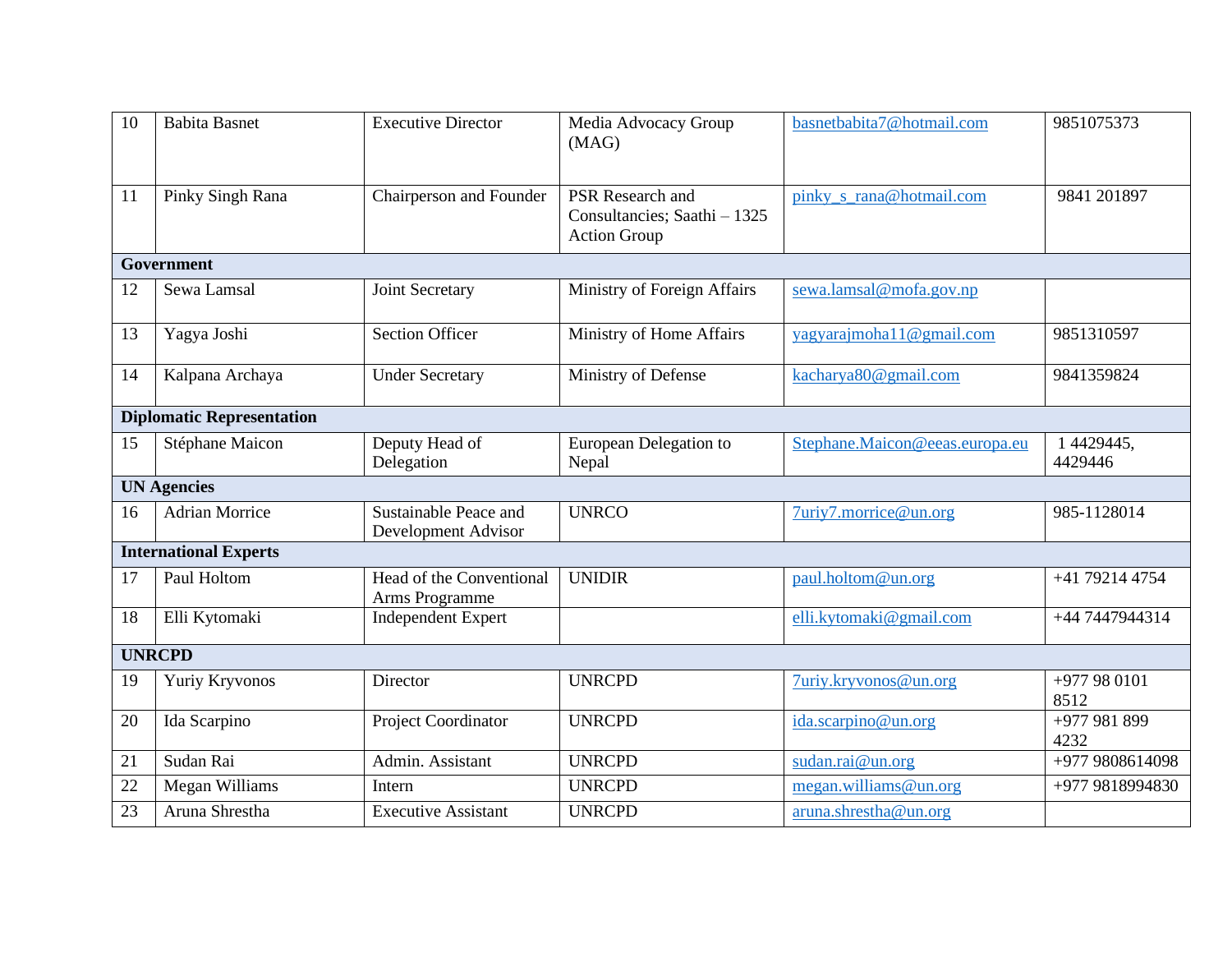| 24          | Ageen Shrestha     | <b>Finance Officer</b>         | <b>UNRCPD</b> | ageen.shrestha@un.org                   |              |  |  |  |
|-------------|--------------------|--------------------------------|---------------|-----------------------------------------|--------------|--|--|--|
| 25          | Jit Tamang         | Driver                         | <b>UNRCPD</b> |                                         | 9851110283   |  |  |  |
| <b>WPDN</b> |                    |                                |               |                                         |              |  |  |  |
| 26          | Shobha Shrestha    | <b>Executive Director</b>      | <b>WPDN</b>   | shresthashobha@gmail.com                | $+977985105$ |  |  |  |
|             |                    |                                |               |                                         | 2664         |  |  |  |
| 27          | Shreya Bajracharya | Program Manager                | <b>WPDN</b>   | renew@wpdnepal.org.np                   |              |  |  |  |
| 28          | Rajesh Khadka      | Admin/finance Officer          | <b>WPDN</b>   | financeadmin@wpdnepal.org.np            |              |  |  |  |
| 29          | Sushmita Karki     | Program Officer                | <b>WPDN</b>   | renew2@wpdnepal.org.np                  |              |  |  |  |
| 30          | Luna Kadayat       | Program Officer                | <b>WPDN</b>   | $\frac{\text{sewam@wpdnepal.org,np}}{}$ |              |  |  |  |
| 31          | Shristi Shrestha   | Program Officer                | <b>WPDN</b>   | nerp@wpdnepal.org.np                    |              |  |  |  |
| 32          | <b>Badal Shah</b>  | Admin Assistant                | <b>WPDN</b>   | info@wpdnepal.org,np                    |              |  |  |  |
| 33          | Narendra Maharjan  | <b>Communication Assistant</b> | <b>WPDN</b>   | communications @wpdnepal.org,np         |              |  |  |  |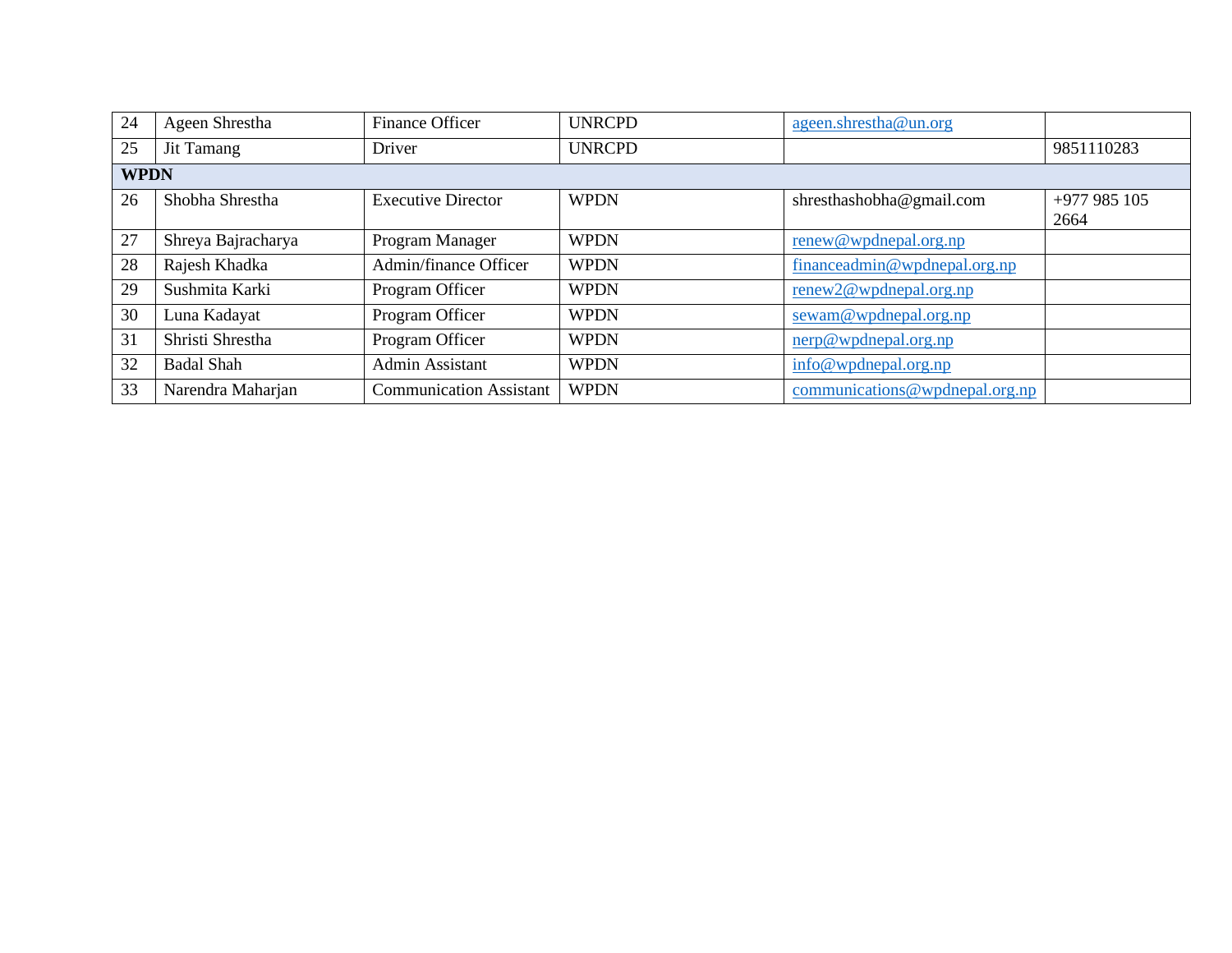

## **ANNEX II – Photo Gallery**



*Picture 1 – Group Photo: Thirty-one participants from governmental departments, the federal parliament, civil society, UN agencies and the European Union attended the workshop in Nagarkot, Nepal.*



*Picture 2 - H.E. Ms. Sewa Lamsal, Joint Secretary of Foreign Affairs of Nepal, delivered the opening remarks in which she underscored Nepal's commitment to acceding the Treaty.*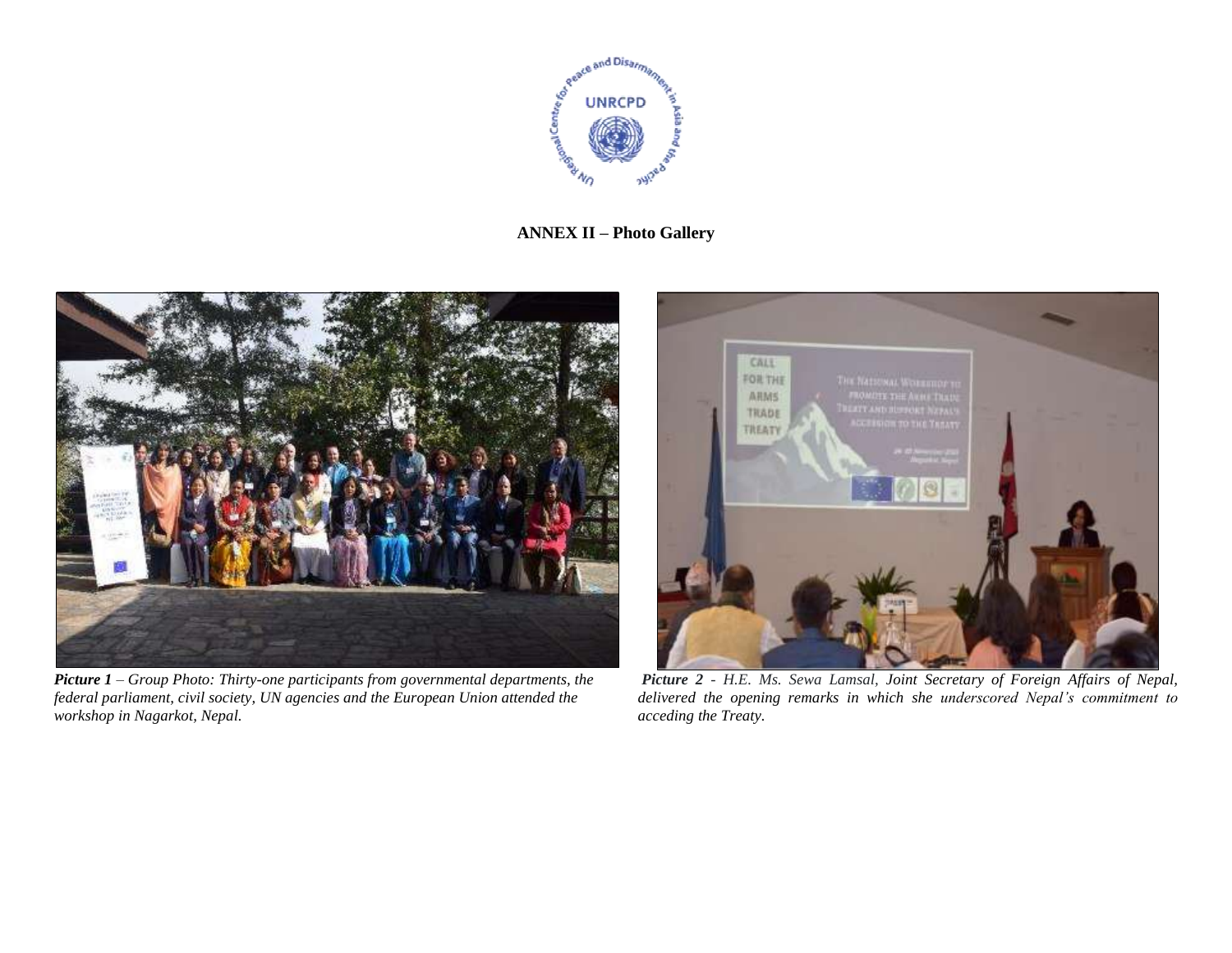

*Picture 3 – Dr. Yuriy Kryvonos, Director of UNRCPD, presenting the reasons and consequences of joining the Arms Trade Treaty.* 



*Picture 5 - Dr. Paul Holton presenting the provisions of the ATT with a focus on the key elements of a national control system.* 



*Picture 4 – Ms. Elli Kytomaki, Legal Expert, presenting* h*ow Joining the ATT helps advancing the Agenda for Sustainable Development.* 



*Picture 6- Ms. Shobha Shestha, Executive Chair of WPDN, presenting the scale and impact of small arms proliferation in Nepal.*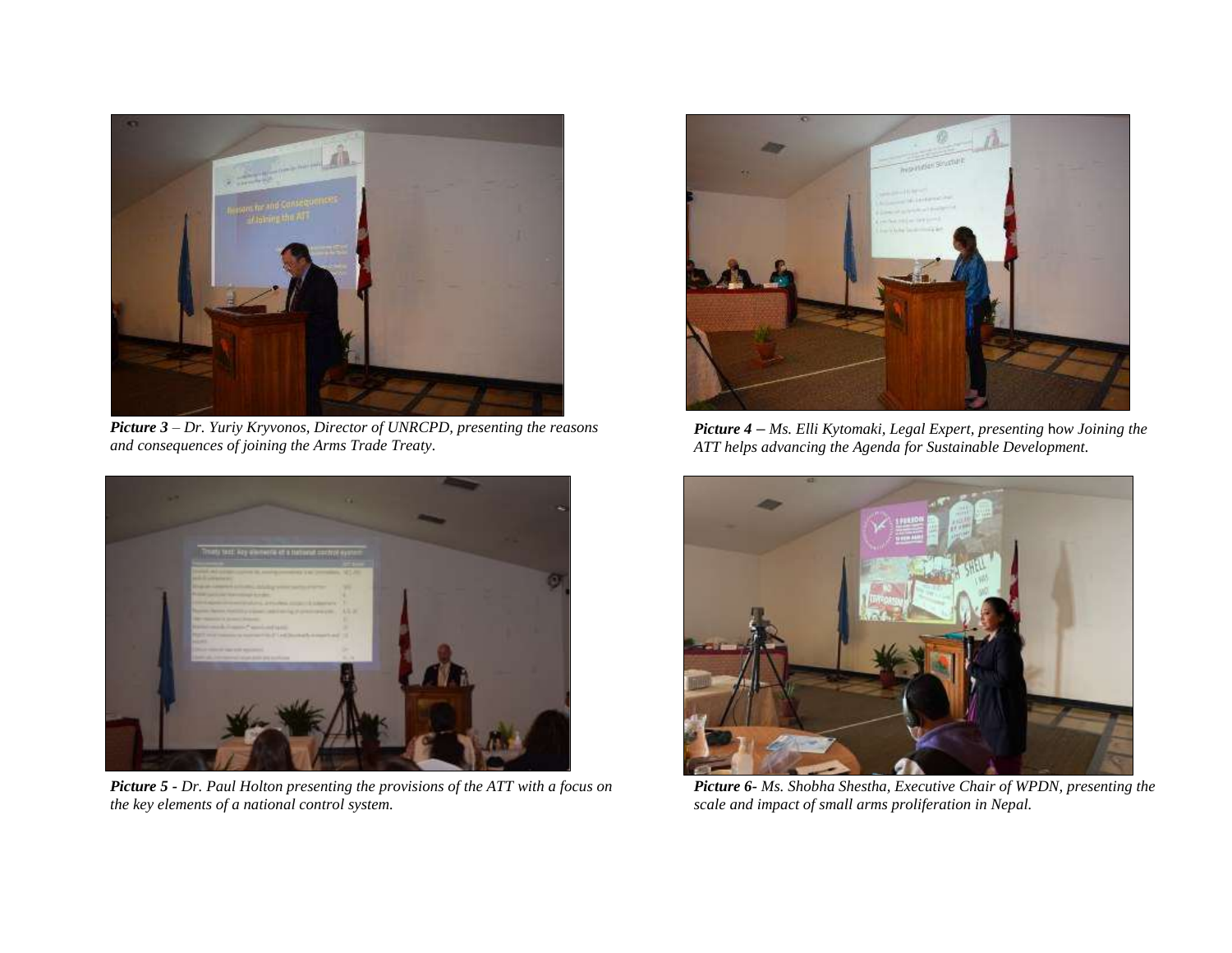





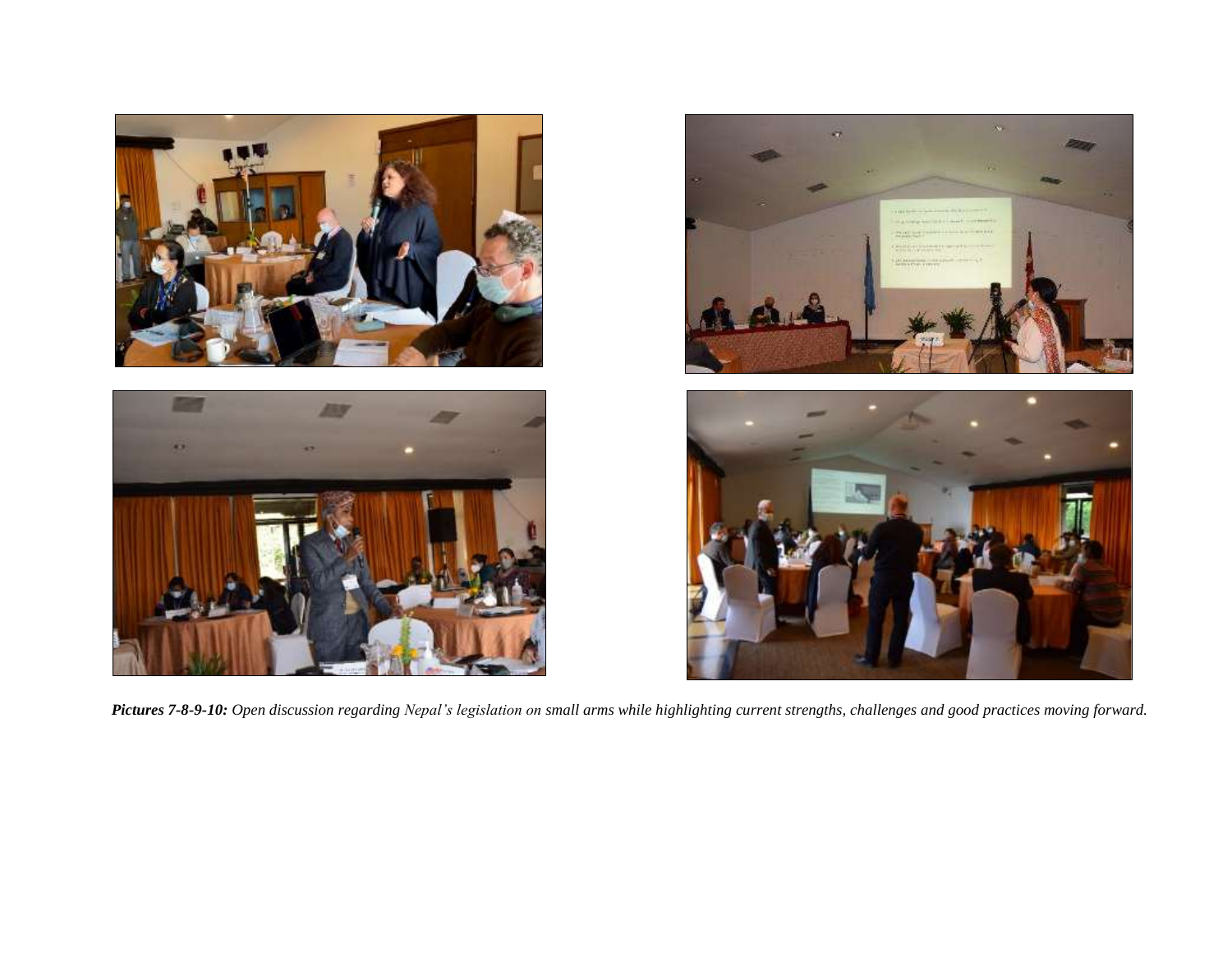

*Picture 11: Ms. Ida Scarpino, UNRCPD, presenting the areas of convergence between the Women, Peace and Security Agenda and the Arms Trade Treaty.*



*Pictures 13-14: Participants joined the Office for Disarmament Affairs' 16 Days of Activism campaign to end violence against women.*



*Picture 12: Ms. Karin Olofsson, PFSALW, connected virtually from Sweden discussing with the audience after her presentation on opportunities for collaboration between MPs and CSOs for acceding the ATT.*